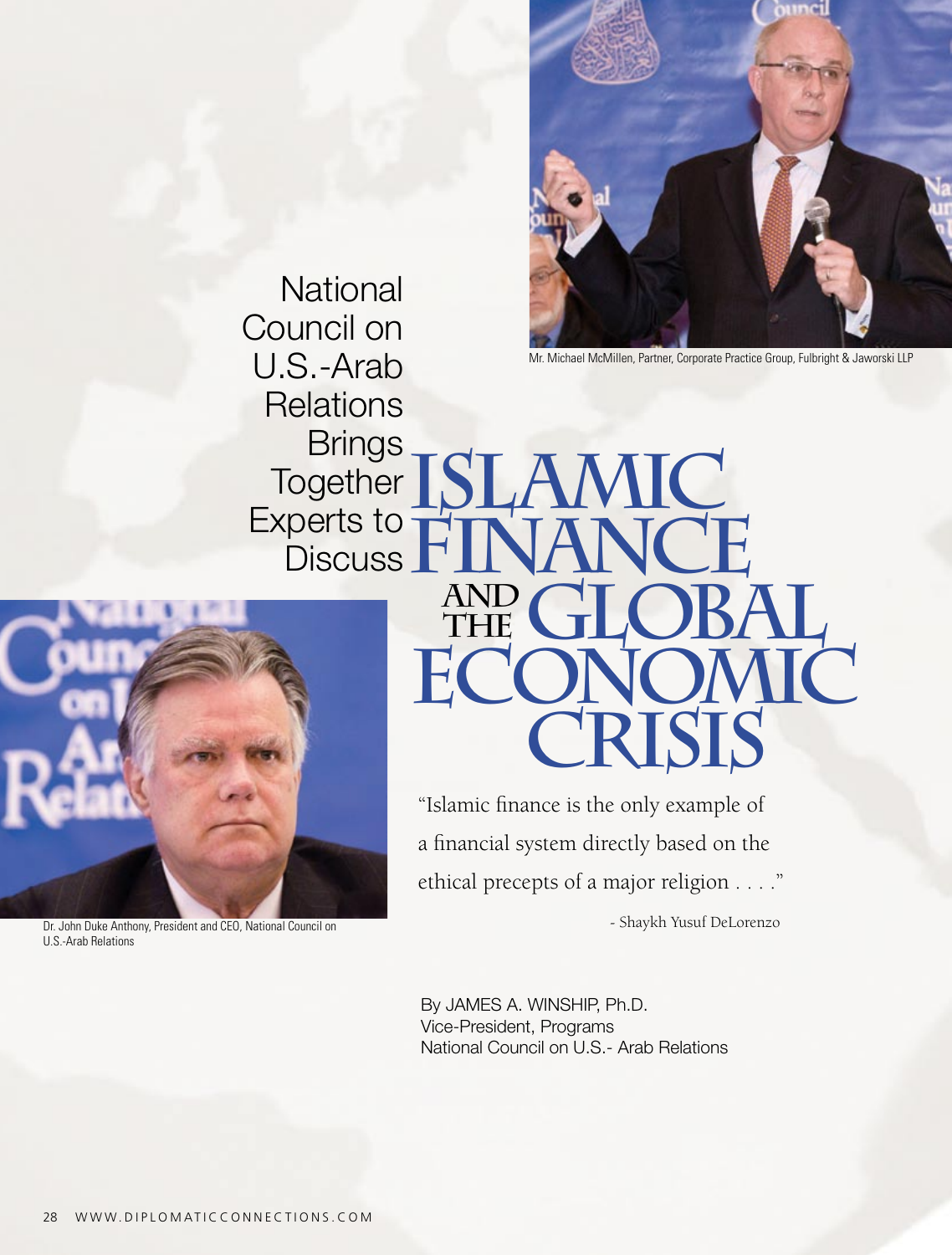More than two hundred leaders from the international business and financial community, the diplomatic community, the United States Congress, government agencies, the military, and the academic worlds came together in February of this year to discuss the emerging and rapidly growing role of Islamic finance in the international financial community. Meeting at the **Ronald Reagan Building and International Trade Center in Washington, D.C.**, participants were addressed by two of the world's leading experts on *Shari'ah* (Islamic law) compliant financial instruments. Dr. John Duke Anthony, Founding President and CEO of the National Council on U.S.-Arab Relations convened the session and moderated the animated question and answer period that followed the formal presentations.

**Shaykh Yusuf DeLorenzo** is Chief *Shari'ah* Officer and Board member at Shari'ah Capital. He is currently a member of the Islamic Development Bank's Task Force on the Global Financial Crisis. Dr. DeLorenzo serves as *Shari'ah* advisor to more than twenty global financial entities and has been a member of the Shari'ah Supervisory Boards of several international Islamic financial institutions, including the Dow Jones Islamic Market Index, ihilal.com, Muslim e-Financials and Brown Brothers Harriman Islamic Global Equity Fund. He has also advised non-profit organizations such as Action Against Hunger (Bosnia).

Fulbright & Jaworski LLP's **Michael McMillen** is a partner in corporate practice focusing on Islamic finance, project finance, and structured finance. Mr. McMillen teaches Islamic finance at the University of Pennsylvania Law School and its Wharton



Mr. Tony Hughes, Senior Vice-President - the Americas, Qatar Airways



Dr. Yusuf Talal DeLorenzo, Shari'ah Capital



(L-R) Patrick Mancino, Vice President and Director of Development, National Council on U.S. - Arab Relations and HRH Prince Abdulaziz bin Talal bin Abdulaziz Al-Saud, Kingdom of Saudi Arabia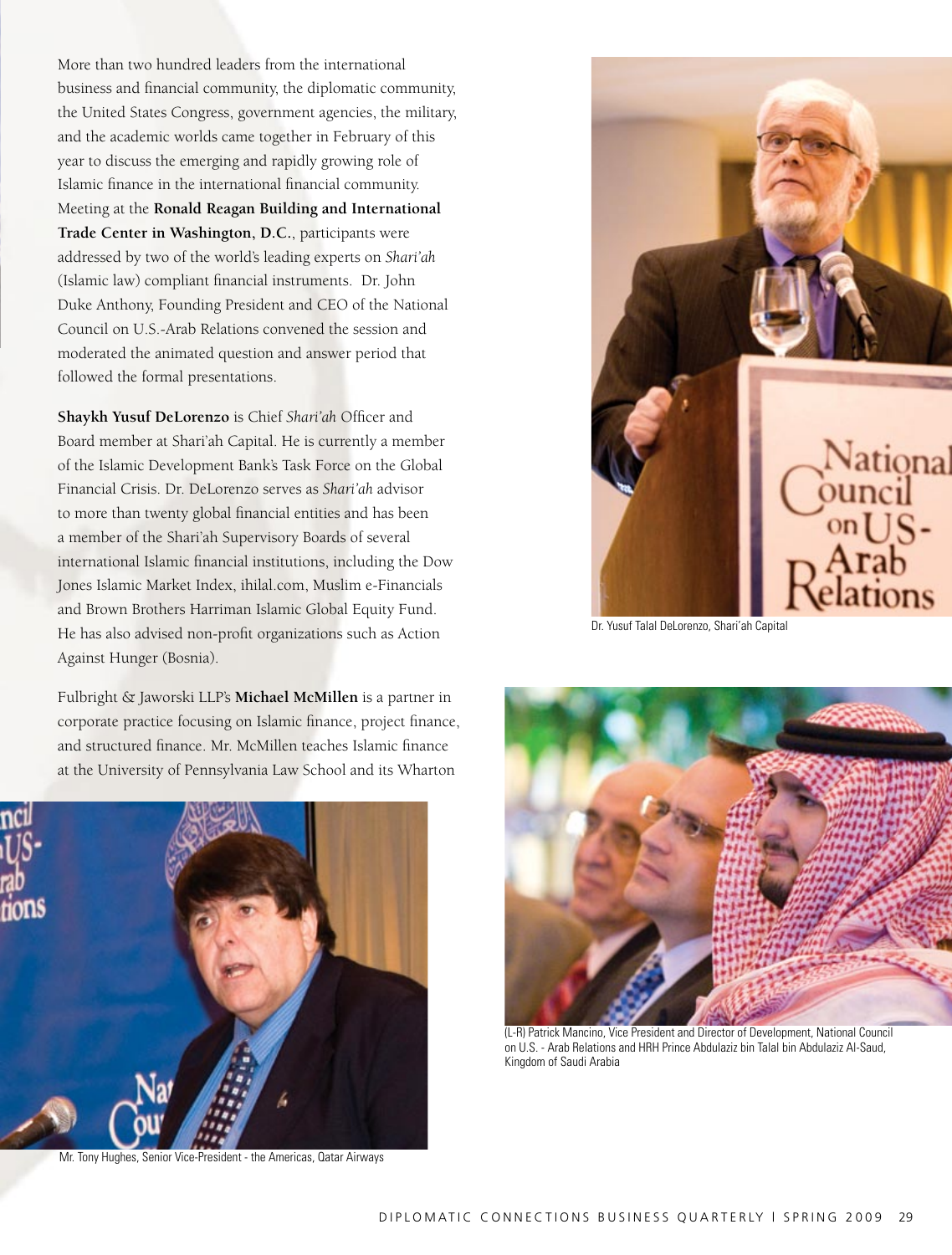



Dr. James Winship, Vice President - Programs, National Council on U.S. - Arab Relations and Professor Ghiyath Nakshbendi, Executivein-Residence, Kogod School of Business, American University

School of Business. He has twice been the recipient of the award for Best Legal Advisor in Islamic finance by *Euromoney Magazine* and has received the Sheikh Mohammed bin Rashid Al-Maktoum Award as the Best Legal Advisor in Islamic Finance in North America. Mr. McMillen is also a member of the Task Force on the Global Financial Crisis of the Islamic Development Bank and has consulted with member states of the Organization of the Islamic Conference (OIC) regarding securities and capital markets laws as they relate to Shari'ah compliant instruments, structures, and transactions in OIC jurisdictions.

Shaykh DeLorenzo emphasized that, "Islamic finance is the only example of a financial system directly based on the ethical precepts of a major religion, providing not only investment guidelines but also a set of unique investment and financing products." Islamic finance is based on *Shari'ah*, the Islamic law that provides guidelines for multiple aspects of Muslim life, including religion, politics, economics, banking, business and aspects of the legal system. *Shari'ah* is not a static set of laws but is, instead, a principles-based legal system drawn from the teachings of the *Qur'an*, the *hadith* – the sayings and actions of the Prophet Muhammad and his

companions, *uijma* – consensus between legal scholars, *qiyas* – reasoning by legal analogy, as well as the historic record of debate, interpretation and precedent developed among Islamic legal scholars. As such *Shari'ah* is capable of development and subject to interpretation.

"God did not say, 'Build me a bank,' " observed Dr. DeLorenzo. What *Shari'ah* compliant financing (SCF) seeks to do is to shape financial practices and accompanying legal instruments that conform to Islamic law. Major financial principles of Shari'ah include a ban on interest, a ban on uncertainty, adherence to risk-sharing and profit-sharing, promotion of ethical investments that enhance society and do not violate practices banned in the *Qur'an* and tangible asset-backing. Money, according to Islamic teachings is a measure of value, not a commodity. Debt is a relationship in which risk and responsibility are shared by all parties to a contract. Islamic finance, Shaykh DeLorenzo observed, is a different way of structuring financial dealings; but, it is not a totally different financial system.

Michael McMillen, made a similar point when he insisted that Islamic finance "is business, both practical and principled. It is finance in the context of a developed jurisprudential and legal framework. All of which is to say: there are more similarities than differences between Islamic financial principles and those that are more familiar to us in the United States and Europe." He also observed that adherence to *Shari'ah* compliant finance could yield a competitive edge in international business with the Muslim world and was culturally enriching to global economic dealings and international understanding. "This is about business," he reiterated, "that is based on an ethical paradigm."

Dr. Yusuf Talal DeLorenzo, Shari'ah Capital (Speaker) Abdul Malik Mujahid, President, Sound Vision Foundation Nida Davis, Chief Technology Architecture Offices, Federal Reserve Board of Governors Amin Mahmoud, Alliance of Egyptian Americans Kahled Beshir, Standard and Poors

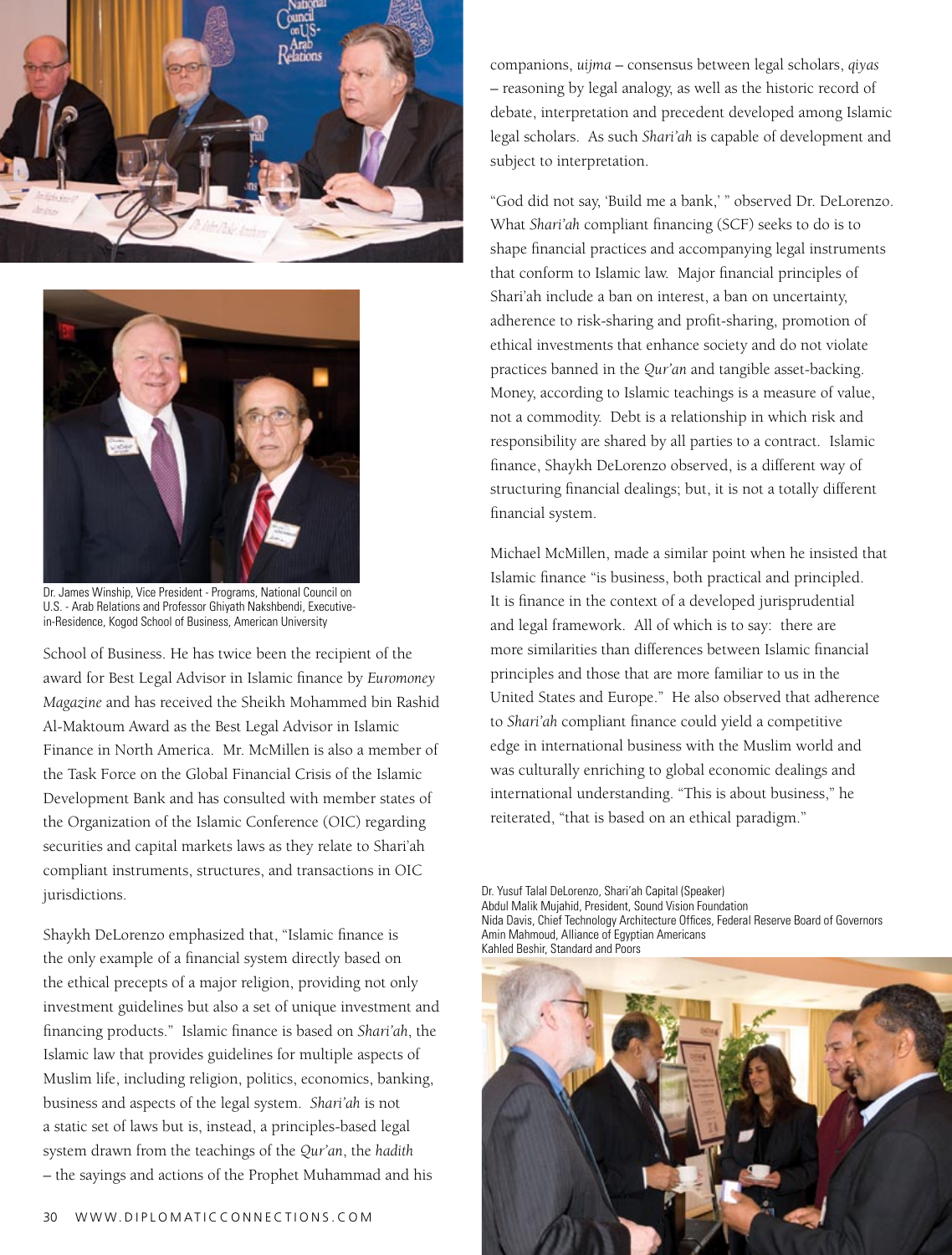New York is a personal experience. **STAY DIFFERENT™** 

## Central Park comes to life at Jumeirah Essex House

Celebrating over 75 years of luxury on Central Park, Jumeirah Essex House has a long tradition of welcoming international dignitaries to this Manhattan landmark. The Jumeirah Essex House is situated in the very heart of the city's vibrant business and cultural life, minutes from the UN and most Midtown diplomatic missions.

Jumeirah Essex House is proud to announce the renovation of the hotel's Presidential suite featuring unrivaled views of Central Park, 2 bedrooms and an additional security room. The new Presidential Suite and the hotel's innovative hospitality are ready to welcome your delegation.

For custom designed delegation packages, please contact Marinette Dorkhom at +1-212-484-5198 or Marinette.Dorkhom@jumeirah.com



jumeirah.com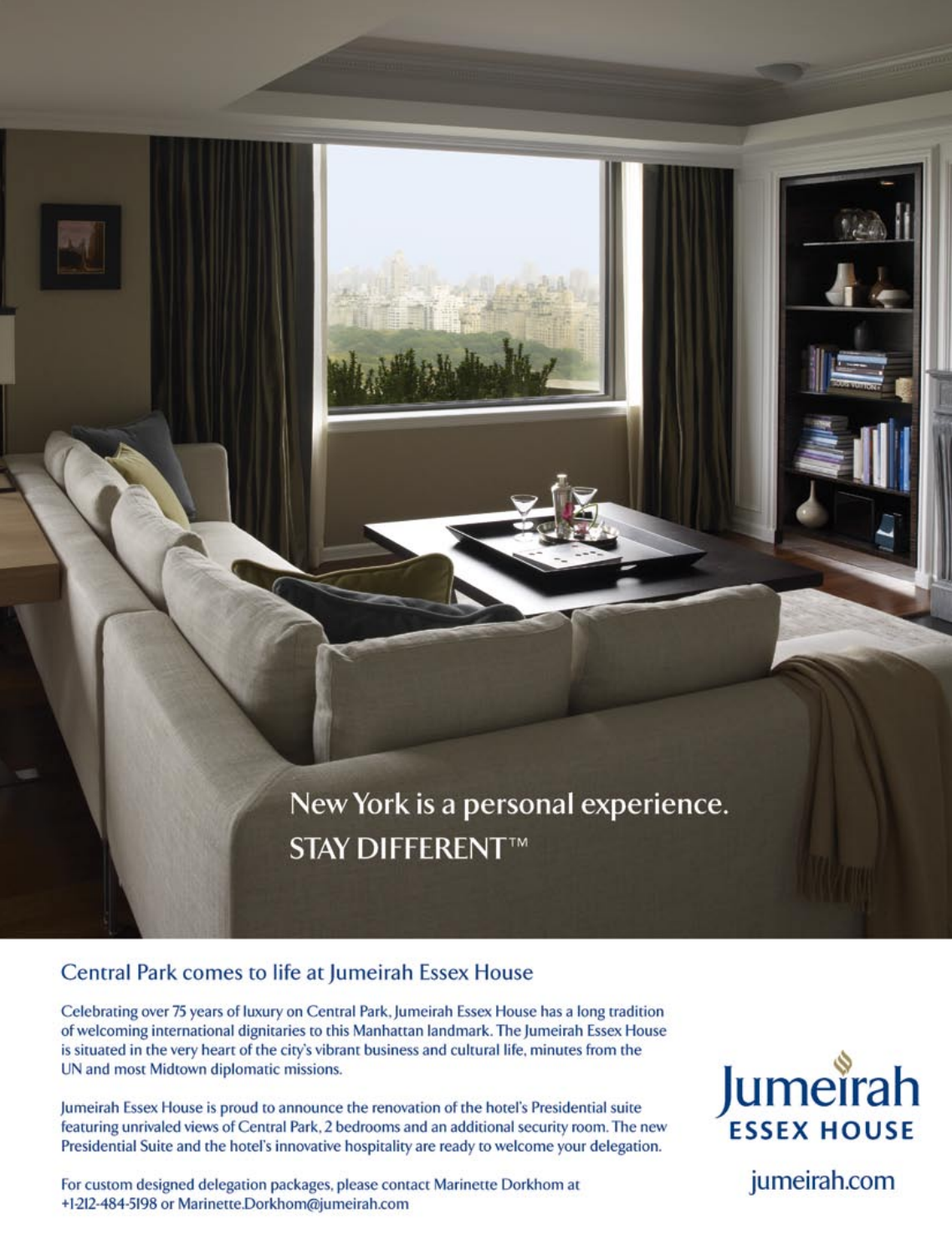



Steve Klimeck, Qatar Airways Bradley Pallant, Qatar Airways Tony Hughes, Senior Vice President - The Americas, Qatar Airways



**Qatar Airways was a co-sponsor of the program with the National Council on U.S. - Arab Relations**